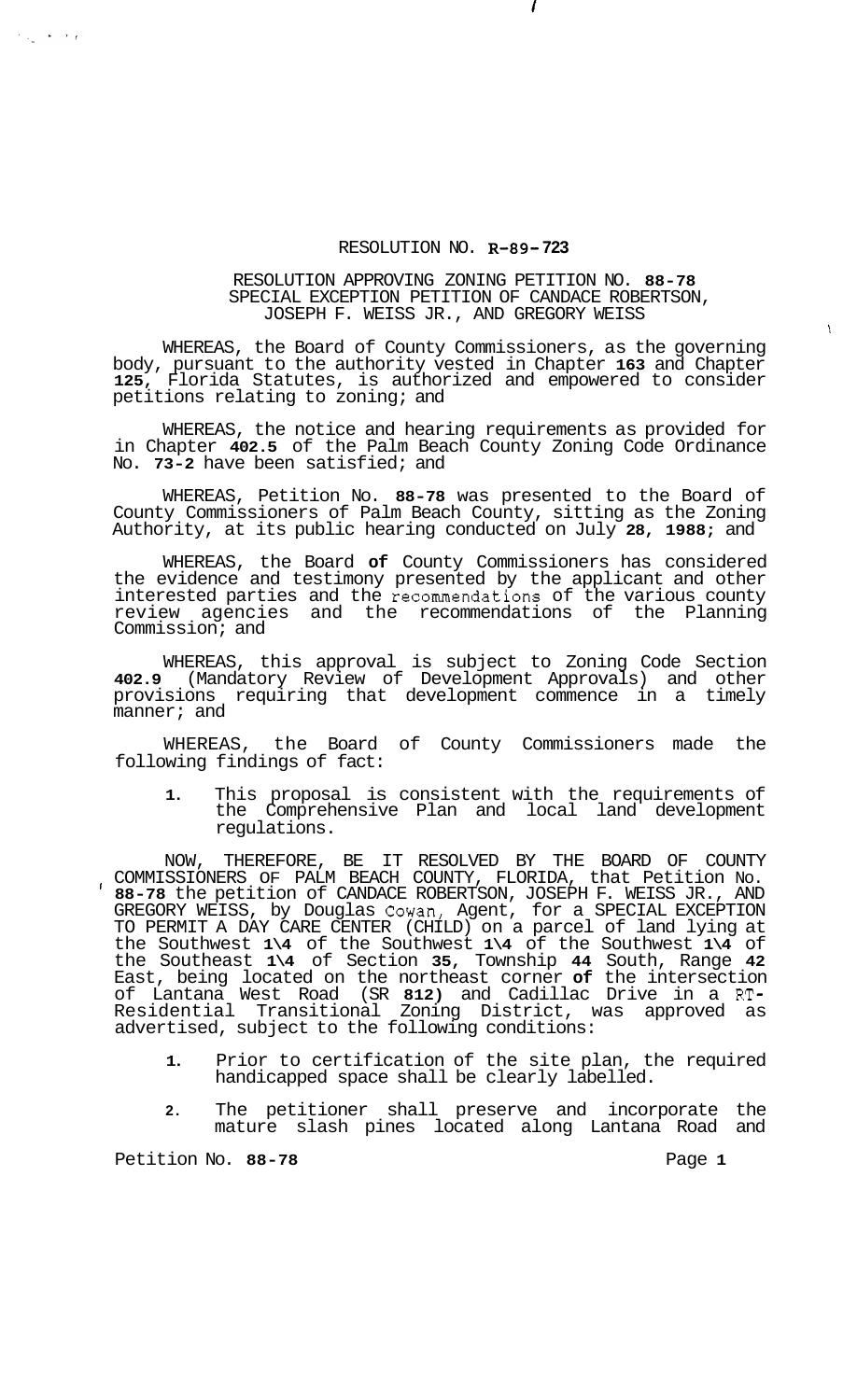Cadillac Drive in the perimeter landscape buffers and open space.

- **3.**  Use of the site shall be limited to a Day Care Center supporting a maximum of **150** children.
- **4.**  The petitioner shall relocate the fence along the south end of the outdoor play area, approximately thirty **(30)**  feet to the north. This shall restrict the play area to the side and rear **of** the proposed Structure.
- **5. NO** outdoor loudspeaker system shall be permitted on site.
- **6. All** site lighting shall be a maximum of fifteen feet high, low intensity, shielded and directed away from surrounding residences and right-of-way.
- *7.*  The petitioner shall relocate the proposed sign out of the required landscape strip along Cadillac Drive.
- *8.*  The application and engineering plans, calculations, etc. to construct well and/or septic tank must be submitted to the Health Department prior to site plan approval (or prior to issuance of Building Permit for straight rezoning) .
- **9.**  Water service is available to the property. Therefore, no well shall be permitted on the site to provide potable water.
- **10.**  The developer shall provide discharge control and treatment for the stormwater runoff in accordance with all applicable agency requirements in effect at the time of the permit application. However, at a minimum, this development shall retain onsite the stormwater runoff generated by a three **(3)** year-one **(1)** hour storm with a total rainfall of **3** inches as required by the Permit Section, Land Development Division. In the event that the subject site abuts a Department of Transportation maintained roadway, concurrent approval from the Florida Department **of** Transportation will also be required. The drainage system shall be maintained in an acceptable condition as approved by the County Engineer. In the event that the drainage system is not adequately maintained as determined by the County Engineer, this matter will be referred to the Code Enforcement Board for enforcement.
- **11.**  Within **90** days of approval of this project, the property owner shall convey to Palm Beach County by road right-of-way warranty deed for Cadillac Drive, **a**  total of *50* feet on an alignment approved by the County Engineer. Petitioner shall provide Palm Beach County

Petition **No. 88-78 Page 2 Page 2** 

 $\sim 10$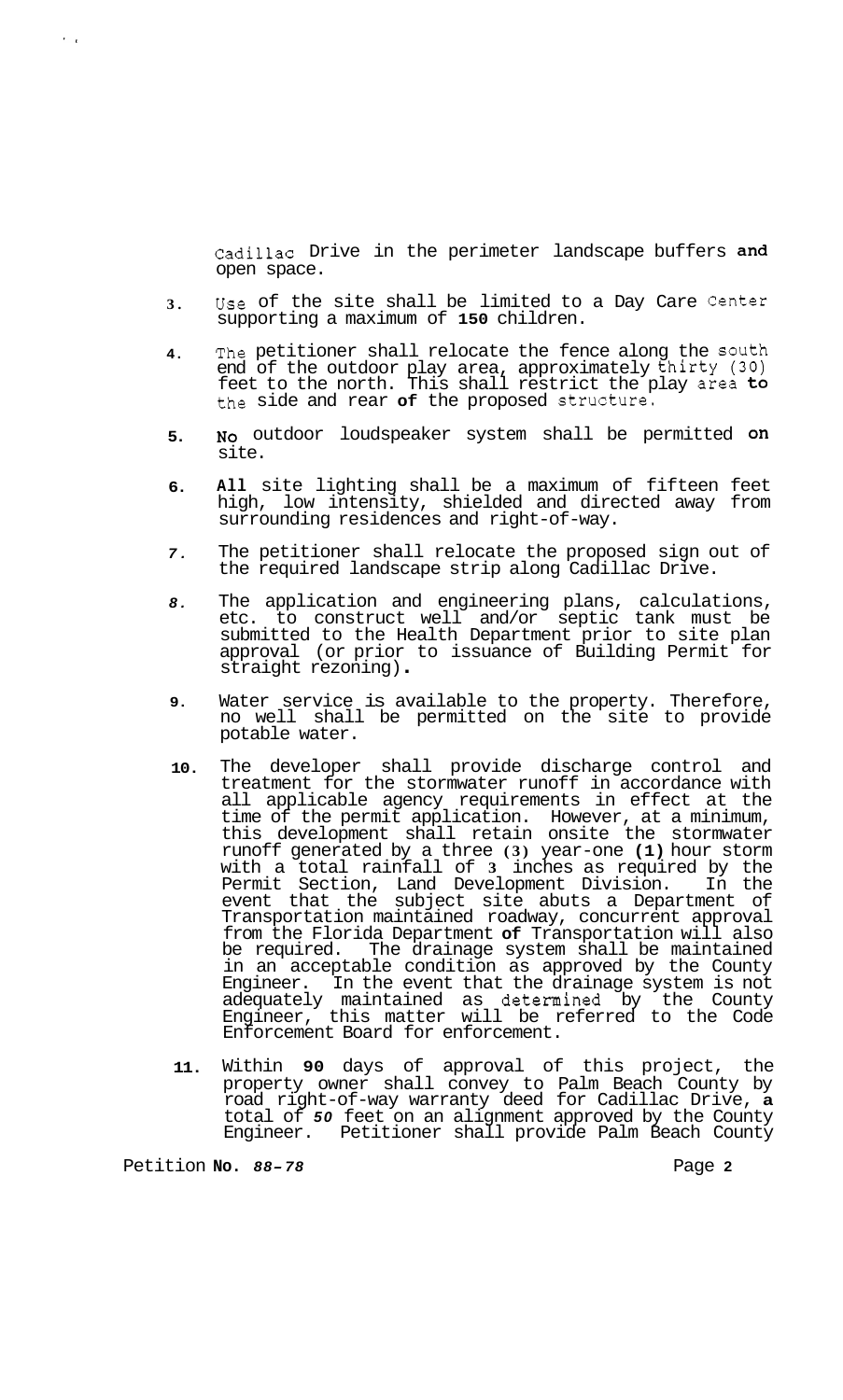**with sufficient documentation acceptable to the Right of Way Acquisition Section to ensure that the property is free of all encumbrances and encroachments. Right- of-way conveyances shall also include "Safe Sight Corners" where appropriate at intersections as determined by the County Engineer.** 

- **12. The property owner shall construct Cadillac Drive to local street standards including valley gutter from**  Lantana Road north to the project's entrance road. If **required by the County Engineer this construction shall also include guard rails to meet Florida Department of Transportation Greenbook standards concurrent with onsite paving and drainage improvements. Construction shall be completed prior to the issuance of a Certificate of Occupancy.**
- **13. Project shall not be permitted access onto Lantana Road until the 4 laning of the subject roadway has been completed adjacent to the site, currently scheduled in 1989.**
- **14. The property owner shall pay a Fair Share Fee in the amount and manner required by the "Fair Share Contribution for Road Improvements Ordinancell as it presently exists or as it may from time to time be amended. The Fair Share Fee for this project presently is \$13,341.00 (498 trips X \$26.79 per trip).**
- **15. The petitioner shall convey to the Lake Worth Drainage District the east 28.42 feet of the west 70 feet of the southwest 1/4 of the southwest 1/4 of the southwest 1/4 of Section 35, Township 44 south, Range 42 East for the required right-of-way for Equalizing Canal No. 3, by Quit Claim Deed or an Easement Deed in the form provided by said District within ninety (90) days of the approval of the Resolution approving this project. Lake Worth Drainage District may at its option accept a right-of-way less than that described above subject to approval by the Lake Worth Drainage District Governing Board.**
- **16. In order to comply with the mandatory traffic performance standards the property owner shall be restricted to the following phasing schedule:** 
	- **a) No more than 65 students shall be permitted to enroll in the day care center until construction has begun for Lantana Road as a 4 lane section plus the appropriate paved tapers. Verification shall be submitted on a monthly basis to the Traffic Division of the attendance of the day care facility.**

Petition No. 88-78 **Page 3 Page 3**